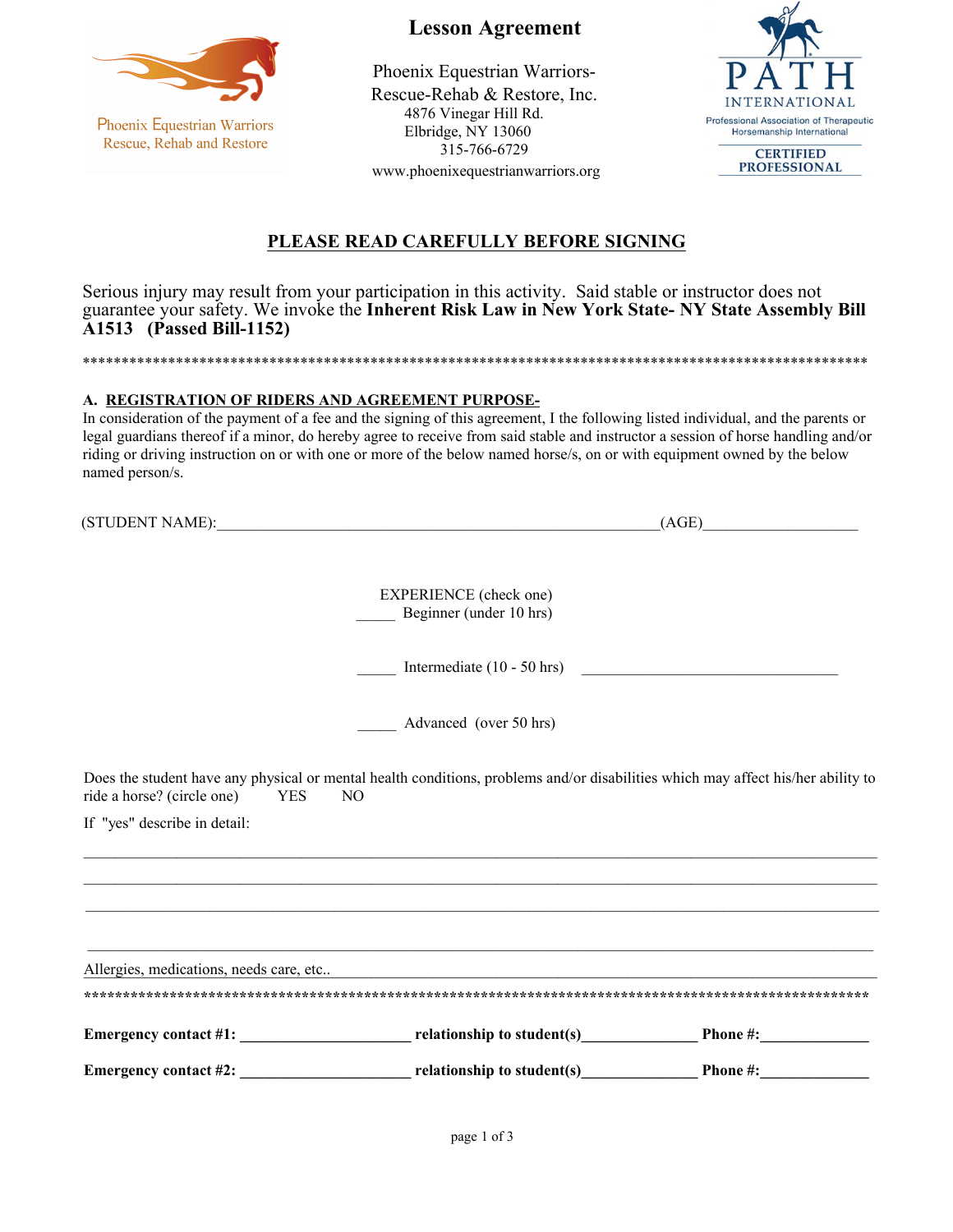Write Initials below after reading each section. Parents or guardians must also initial.

## **B. DEFINITIONS**

- (1) The term "Lesson" herein shall refer to handling, ground work, riding and/or driving of the above listed horse(s) by student and/or instructor for the purpose of education. Lessons vary in time, generally between 30-85 minutes.
- (2) The term "Student" refers to the person/s receiving Lessons as listed above.
- (3) The term "Stable" refers to the above listed stable
- (4) The term "instructor" refers to the above listed name

## **C. AGREEMENT SCOPE AND TERRITORY AND DEFINITIONS-**

This agreement shall be legally binding upon me the registered rider, and the parents or legal guardians thereof if a minor, my heirs, estate, assigns, including all minor children, and personal representatives; and it shall be interpreted according to the laws of the state and county in which THIS STABLE'S physical location. Any dispute by the rider shall be litigated in and venue shall be the county in which THIS STABLE is physically located. If any clause, phrase, or word is in conflict with state law, then that single part is null and void. The term "HORSE' herein shall refer to the horse/s described in page 1 of this agreement. The term "RIDER" shall herein refer to the listed rider on page 1 of this agreement who rides, handles, or comes near the HORSE. The term "INSTRUCTOR" shall herein refer to instructor listed on page 1 of this agreement. The term "LESSON" herein shall refer to ground and mounted instruction given to the RIDER by the instructor in exchange for money or an agreed upon barter. The terms "I", "ME", "MY", shall herein refer to the above listed rider and the parents or legal guardians thereof if a minor.

Please initial

# **D. ACTIVITY RISK CLASSIFICATIONS-**

I understand that: horseback riding is classified as RUGGED ADVENTURE RECREATIONAL ACTIVITY, and that there are numerous obvious and non-obvious inherent risks always present in such activity despite all safety precautions. According to NEISS (National Electronic Injury Surveillance Systems of United States Consumer Products) horse activities rank 64th among the activities of people relative to injuries that result in a stay at U.S. hospitals. Related injuries can be severe requiring more hospital days and resulting in more lasting residual effects than injuries on other activities. I/WE further understand that applicant/s may have mounted or ground lessons that may encounter one or more of the following but not limited to: woods, rough terrain, hills, water, jumps, traffic, wild animals, and other horses.

Please initial

# **E. NATURE OF STABLE HORSES-**

I understand that: INSTRUCTOR follows a rigid safety program. Yet, no horse is a completely safe horse. Horses are 5 to 10 times larger, 20 to 40 times more powerful, and 3 to 4 times faster than a human. If a rider falls from a horse to the ground it will generally be at a distance of from 3.5 to 5.5 feet, and the impact may result in injury to the rider. Horseback riding is the only sport where a much smaller, weaker predator animal (human) tries to impose its will on another much larger, stronger prey animal with a mind of its own (horse) and each has a limited understanding of each other. If a horse is frightened or provoked it may divert from its training and act according to its natural survival instincts which may include, but are not limited to: Stopping short; Changing directions or speed at will; Shifting its weight; Rearing; Bucking: Kicking; Biting; or Running from danger.

Please initial

#### **F. Terms of Payment**

In consideration of the payment of a fee and the signing of this Agreement, I the following listed individual, do hereby agree to receive from the Instructor a lesson.

| The Student shall pay a fee of \$ | per | , payable as follows: |
|-----------------------------------|-----|-----------------------|
|-----------------------------------|-----|-----------------------|

- (1) Each payment to be due and payable prior to or on the day of Lesson.
- (2) Payment is due for cancellations of less than 1 hour prior to training session with the exception of outdoor sessions in sudden inclement weather and sudden injury to horse(s).

## **G. Instructor Responsibilities**

- (1) Instructor shall fulfill the duties in a manner consistent with good and safe basic riding/driving practices and instruction consistent with The American Horse Show Association, the county of Racine, and in the state of New York.
- (2) The Student reserves the right on riding style preference and determines final goal.
- Specific riding horse goals

1.

- 2.
- 
- 3.